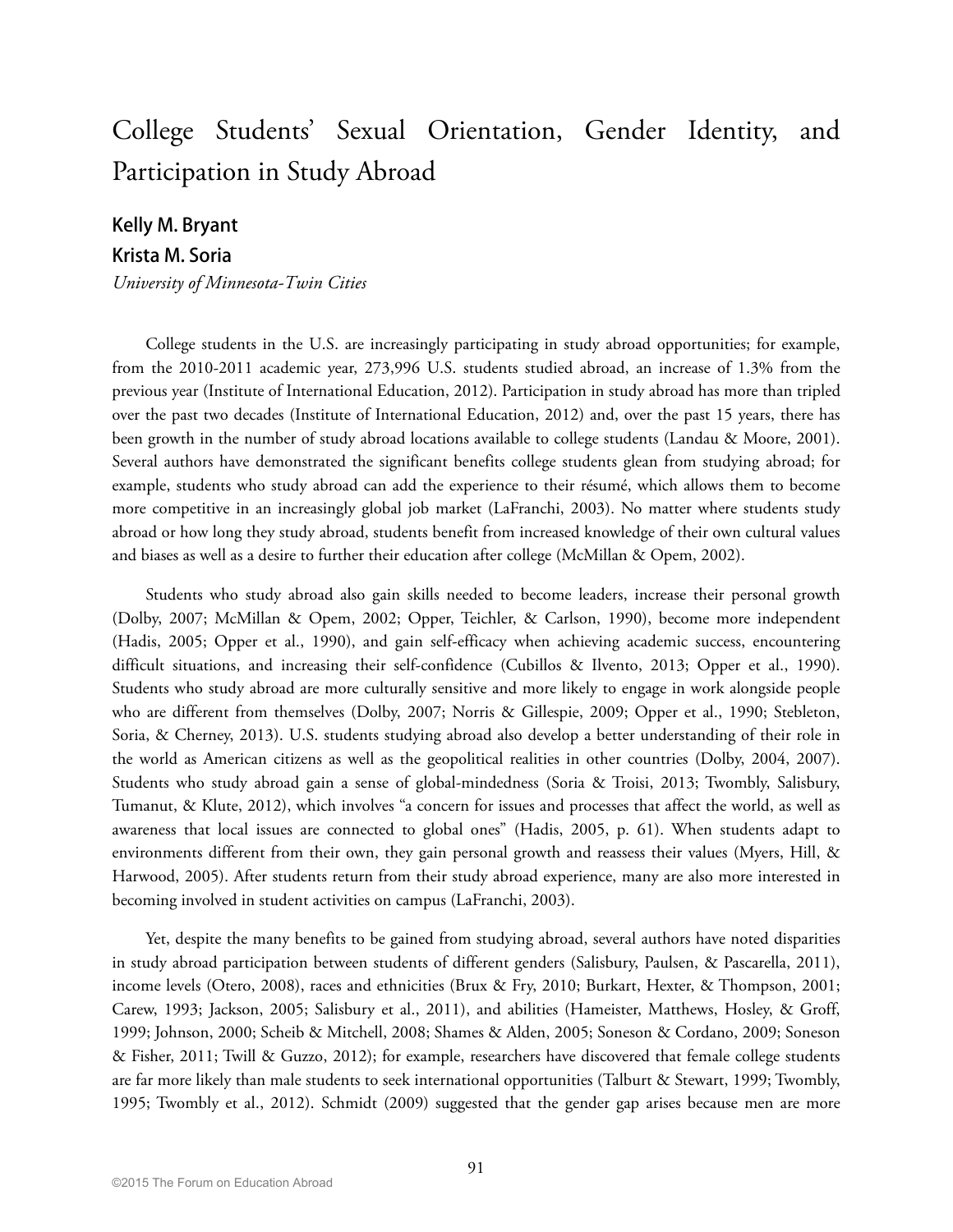likely to be influenced by peer interactions, whereas women are more likely to be influenced by authority figures, peer interactions, decisions on a major, and whether the study abroad courses will fit into their academic programs.

Low-income students also study abroad less frequently than their peers from higher income families. Burkart et al. (2001) and Twombly et al. (2012) suggested that low-income students may opt out of study abroad experiences because they do not think they can afford an international experience. Similar challenges face students of color in higher education; for example, students of color make decisions about educational opportunities differently than their peers, and financial aspects are one influence students of color consider before and during college (Brux & Fry, 2010; Jackson, 2005; Salisbury et al., 2011). The affordability of study abroad matters: Salisbury et al. (2011) discovered that Hispanic students who received a federal grant were significantly more likely to study abroad than students who did not receive a grant. This example illustrates the importance of finances with study abroad decisions to students of color compared to their peers (Brux & Fry, 2009; Jackson, 2005). Additionally, preconceived stereotypes can affect underrepresented students' decision to partake in international opportunities (Brux & Fry, 2010; Carew, 1993; Jackson, 2005; Salisbury et al., 2011). Other barriers for students of color include lack of awareness of study abroad opportunities and lack of encouragement from faculty and family (Brux & Fry, 2010; Jackson, 2005).

Students with disabilities also face barriers when studying abroad, including a lack of information, resources, and awareness that study abroad opportunities apply to them (Johnson, 2000; Scheib & Mitchell, 2008; Soneson & Cordano, 2009; Twill & Guzzo, 2012). The ability to request necessary accommodations is another large barrier, as it can be difficult to request accommodations and students are often afraid to request accommodations because they think they will not have access to the same resources in the U.S. (Scheib & Mitchell, 2008; Twill & Guzzo, 2012). Students with disabilities are also often afraid of how people from other countries will view their disability (Johnson, 2000) and often lack encouragement to study abroad because of their disabilities (Hameister et al., 1999; Scheib & Mitchell, 2008).

Despite what we know about the identity-related factors prohibiting some student populations from studying abroad, there is a lack of research related to whether similar factors affect the study abroad participation rates of students from various gender and sexual orientation identity groups, that is, lesbian, gay, bisexual, transgender, questioning, or queer (LGBTQQ) students. This lack of research is concerning because LGBTQQ students face challenges many of their peers do not normally have to confront. These challenges may extend to international venues and influence LGBTQQ students' decisions to study abroad; for example, LGBTQQ students may encounter discrimination when coming out to friends, families, or others, and society can exacerbate these difficult conditions because LGBTQQ individuals are "second-class citizens in their own culture" (Dunlap, 2003, para. 17). Around the world, many individuals in LGBTQQ communities face oppression and exercise caution when discussing their sexual or gender identity (Shea, 2001). In higher education, some LGBTQQ students face chilly climates due to marginalization within the campus community (Lipka, 2011). Because of this marginalization, many LGBTQQ youth lack social support, experience a sense of isolation, and have a considerably higher rate of attempted suicide than heterosexual peers (Suicide Prevention Resource Center, 2008).

In addition to safety concerns at home, LGBTQQ students face safety, discrimination, and prejudicial concerns abroad as they experience different cultural norms about sexual orientation and gender identity; for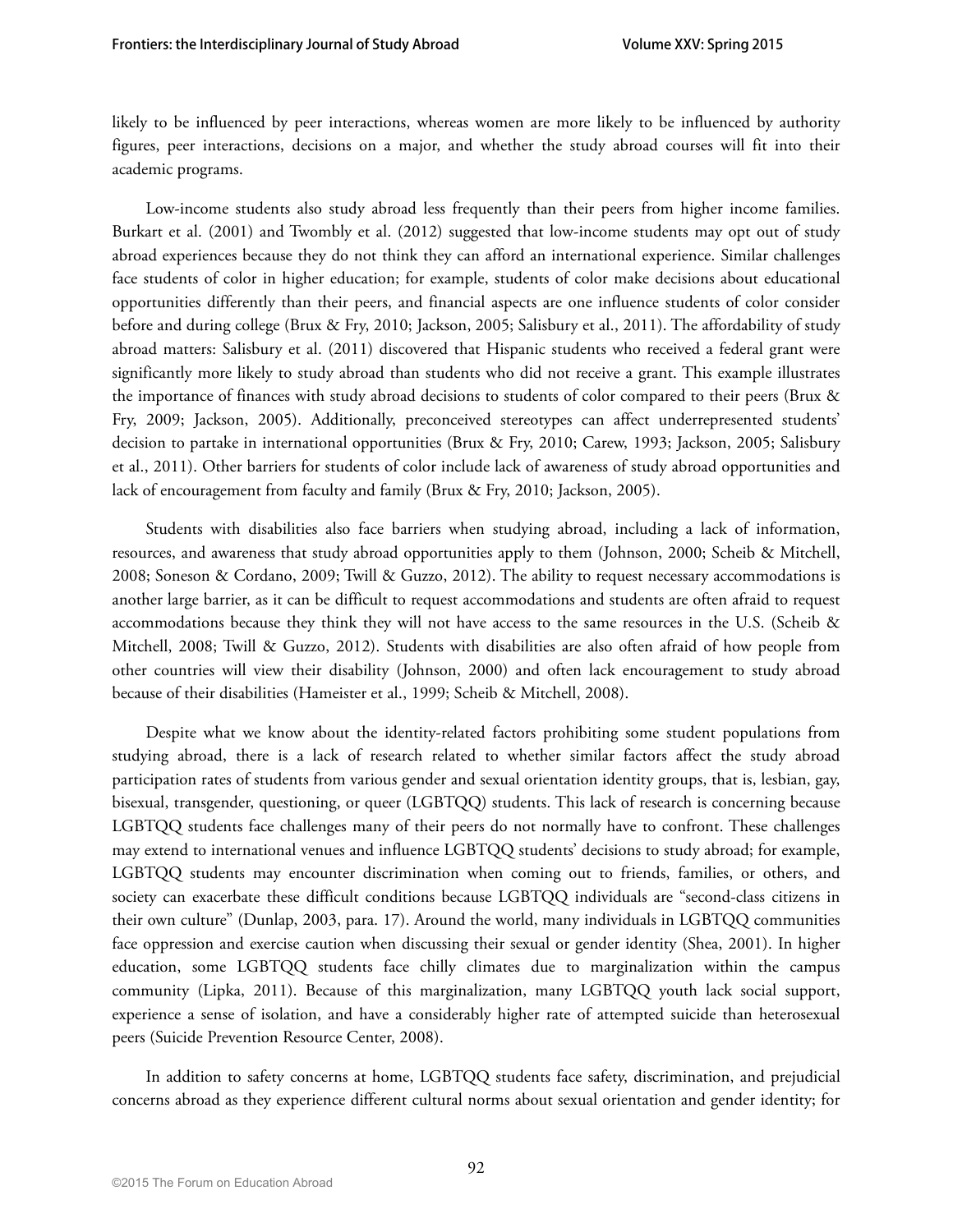example, Gimelstein (2012) detailed the experiences of a lesbian student who studied abroad in Russia and encountered discrimination from her professor based on her sexual orientation. The U.S. Department of State (2013) delivered a statement on issues and conditions facing LGBTQQ students studying abroad in some countries where anti-gay legislation and anti-gay violence can lead to deportation, verbal harassment, stalking, intimidation, violence, and many worse consequences for LGBTQQ students. When LGBTQQ students study abroad, the legal system in their study abroad location may not offer them protection based on their sexual orientation. These factors may play into LGBTQQ students' decisions to study abroad.

Although there are many campus resources describing how LGBTQQ students can prepare for a study abroad trip (NAFSA, 2011), little research exists about whether LGBTQQ students are significantly more likely than their peers to opt out of study abroad due to some of the aforementioned concerns. Therefore, the purpose of this study is to fill this gap in research by examining whether there are associations between college students' sexual orientation and gender identity and their participation in study abroad. Specifically, we aim to examine whether LGBTQQ students are significantly more or less likely to participate in four types of study abroad controlling for other demographic factors and college experiences. The study abroad areas under focus in this study include 1) study abroad with students' home campus, 2) study abroad through another university, 3) travel abroad for service learning or volunteerism, and 4) travel abroad for cross-cultural experiences. Given some of the challenges LGTBQQ students face with regard to discrimination at home and abroad, we hypothesize that these students are much less likely than their peers to participate in these four study abroad areas.

### **Study Abroad and LGBTQQ Students'Development**

Over the last three decades, several theories have advanced understanding of LGBTQQ students' identity development (Cass, 1979; D'Augelli, 1994; Fassinger, 1998; Troiden, 1989). For LGBTQQ students, identity development is much more complicated than for their heterosexual peers because many LGBTQQ students face discrimination in their communities and encounter not only heteronormativity, but also strong heterosexual bias, in the U.S. culture (Dunlap, 2003). In this paper, we draw upon D'Augelli's (1994) model of lesbian, gay, and bisexual development as a conceptual frame that may help us to understand the interplay between LGBTQQ students' developmental pathways and their decisions to study abroad. D'Augelli identified six interactive and non-linear processes that can explain individuals' lesbian, gay, or bisexual identity development. In the first process, described as exiting heterosexual identity and developing a personal lesbian/gay/bisexual identity status, individuals recognize that their feelings and attractions are not heterosexual and challenge internalized myths about what it means to be lesbian/gay/bisexual (D'Augelli, 1994). Individuals may progress (or regress) toward developing a lesbian/gay/bisexual social identity, identity as a lesbian/gay/bisexual son or daughter, develop intimate lesbian/gay/bisexual relationships, and enter lesbian/gay/bisexual communities (D'Augelli, 1994). We hypothesize that students within different identity development processes may make different choices regarding their decisions to study abroad; for example, a student who has developed a lesbian/gay/bisexual social identity, formed intimate relationships, and joined a lesbian/gay/bisexual community may be more affirmed in their sexual orientation identity and may make a more confident decision to study abroad. One who is still questioning sexual orientation identity and exiting heterosexual identity may not choose to study abroad for fear that his or her identity may not be accepted in a different culture. LGBTQQ students in the earlier stages of development who study abroad may use their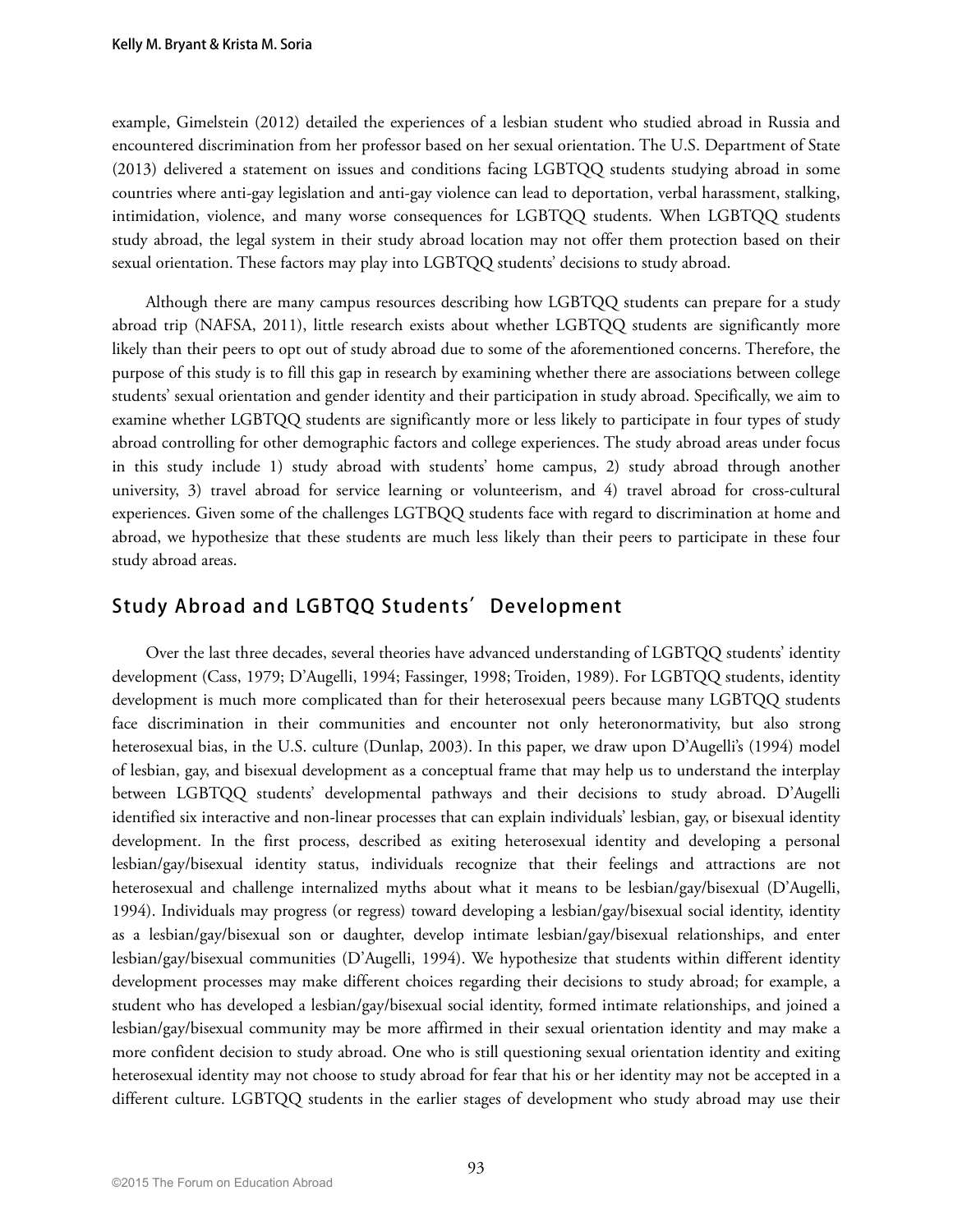experience as a time to experiment with coming out, although they may be forced to return to a life with limited or no support upon re-entry (Dunlap, 2003); however, those students who are in the later stages of the coming out process and have already incorporated a higher degree of acceptance may have a hard time coming out again in a different culture (Dunlap, 2003).

We also hypothesize that participating in study abroad may help students with the two processes of developing a personal lesbian/gay/bisexual identity status and developing a lesbian/gay/bisexual social identity (D'Augelli, 1994). When individuals develop a personal lesbian/gay/bisexual identity status, they determine what it means to be gay, lesbian, or bisexual in one's life and developing a lesbian/gay/bisexual social identity entails creating a support network of people who know and accept their sexual orientation (Evans, Forney, Guido, Patton, & Renn, 2010). Study abroad may serve as a catalyst for students' sexual identity development; for example, students who study abroad in a welcoming culture and location for LGBTQQ individuals may experience more acceptance and may become more affirmed in their LGBTQQ identity (D'Aguelli, 1994).

The environmental contexts of study abroad are too important to overlook with regard to their contributions to students' identity development (Stevens, 2004). Students who study abroad must "assess the environmental norms and then figure out how they fit or do not fit into their new environments" (Stevens, 2004, p. 186). Study abroad can offer an opportunity to be in a new environment that will allow students to be more open about their identity exploration, depending on the country or cultural acceptance. Many times, cultural taboos and familial expectations can be very burdensome to individuals (Stevens, 2004) and a new environment allows them to have time away from these afflictions to explore their identity. While D'Augelli's (1994) model is useful in unpacking all of the developmentally-based decisions students may make when choosing to study abroad, in this particular study, our primary concern is to ascertain whether LGBTQQ students are more or less likely to study abroad than their heterosexual or cisgender peers.

### **Methods**

### **Instrument**

The Student Experience in the Research University (SERU) survey is based at the Center for Studies of Higher Education (CSHE) at the University of California, Berkeley. The SERU survey sampling plan is a census scan of the undergraduate experience, and undergraduates enrolled in spring 2011 were included in this web-based questionnaire, with the majority of communication occurring by electronic mail. In the SERU survey, students answered a set of core questions and were randomly assigned one of four modules containing items focused specifically on a research theme. The core questions focus on time use, evaluation of a student's major, campus climate and satisfaction, serving to highlight four thematic research areas: academic engagement, community and civic engagement, global knowledge and skills, and student life and development. The items used in this analysis were located in a module assessing students' global and international experiences.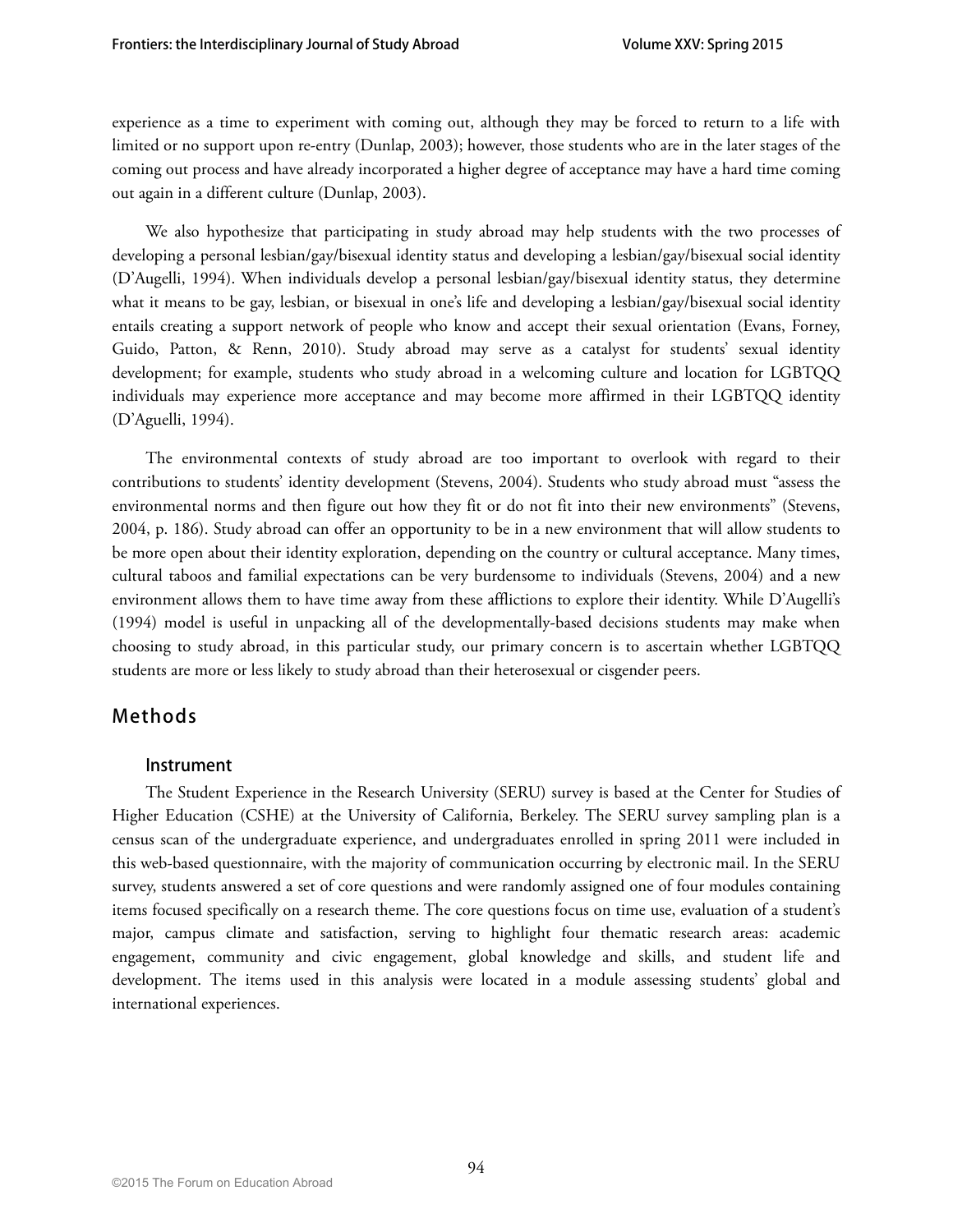#### **Participants**

The SERU survey was administered to 213,160 undergraduate students across eight large, public universities classified by the Carnegie Foundation as having very high research activity. The average institutional level completion response rate (as measured by the number of students who answered the majority of items on the first page of the survey) was 37.92% (*n* = 80,837). From this larger sample, we used a smaller subsample of 30% of students who were randomly assigned to complete a module related to their academic engagement in global contexts. Among these students, we used only those who responded to the specific questions of the module that were important in the present study. Because the questions were located at the end of the module, which was located at the end of the lengthy survey, the sample comprised 24.39% of the original respondents (*n* = 19,715). Table 1 demonstrates the respondents' demographic characteristics.

#### **Measures**

Independent measures.Students identified their sexual orientation by selecting one of the following choices: bisexual, gay/lesbian, heterosexual, questioning, self-identified queer, decline to state, or other. In a separate question, students identified their gender as man/male, woman/female, transgender, genderqueer, decline to state, or other. We dummy-coded the primary sexual orientation variables of interest, with students who selected heterosexual, other, or decline to state options as the common referent. We also dummy-coded the gender items of interest, with students who selected male, female, decline to state, and other as common referent groups. Even though our SERU sample size was considerable, students who identified as bisexual, gay or lesbian, questioning, queer, transgender, or genderqueer in total comprised less than 6% of our overall sample.

We also selected several control variables previously demonstrated to influence students' decisions to study abroad (Brux & Fry, 2010; Jackson, 2005; Salisbury, Paulsen, & Pascarella, 2011; Talburt & Stewart, 1999; Twombly, 1995; Twombly et al., 2012). We used several demographic control variables in our models, including race and ethnicity (dummy-coded; for example, Hispanic students = 1, students from all other race/ethnicity categories = 0). As a measure of socioeconomic status, we relied upon students' self-reported social class. In the survey, students were asked to identify their social class through the question, "Which of the following best describes your social class when you were growing up?" Students could select one of the following categories: wealthy, upper-middle or professional-middle, middle-class, working-class, and lowincome or poor. Low-income and working-class categories were dummy-coded with all other social class groups as referents. Prior research has suggested that students are relatively accurate in identifying their social class categories when comparing social class with objective financial and parental education indicators (Soria & Barratt, 2012).

Because we used all academic levels of undergraduates in this analysis, we included the credits students had earned as a control variable. We derived students' cumulative grade point averages from fall semester, as the survey was administered at all institutions in the middle of the spring semester. Finally, we also included students' academic majors, which we reviewed and categorized in a few primary areas (e.g., arts, humanities, and languages; science, technology, math, and engineering, etc.). Institutions provided all of the credit, grade point average, and academic major variables.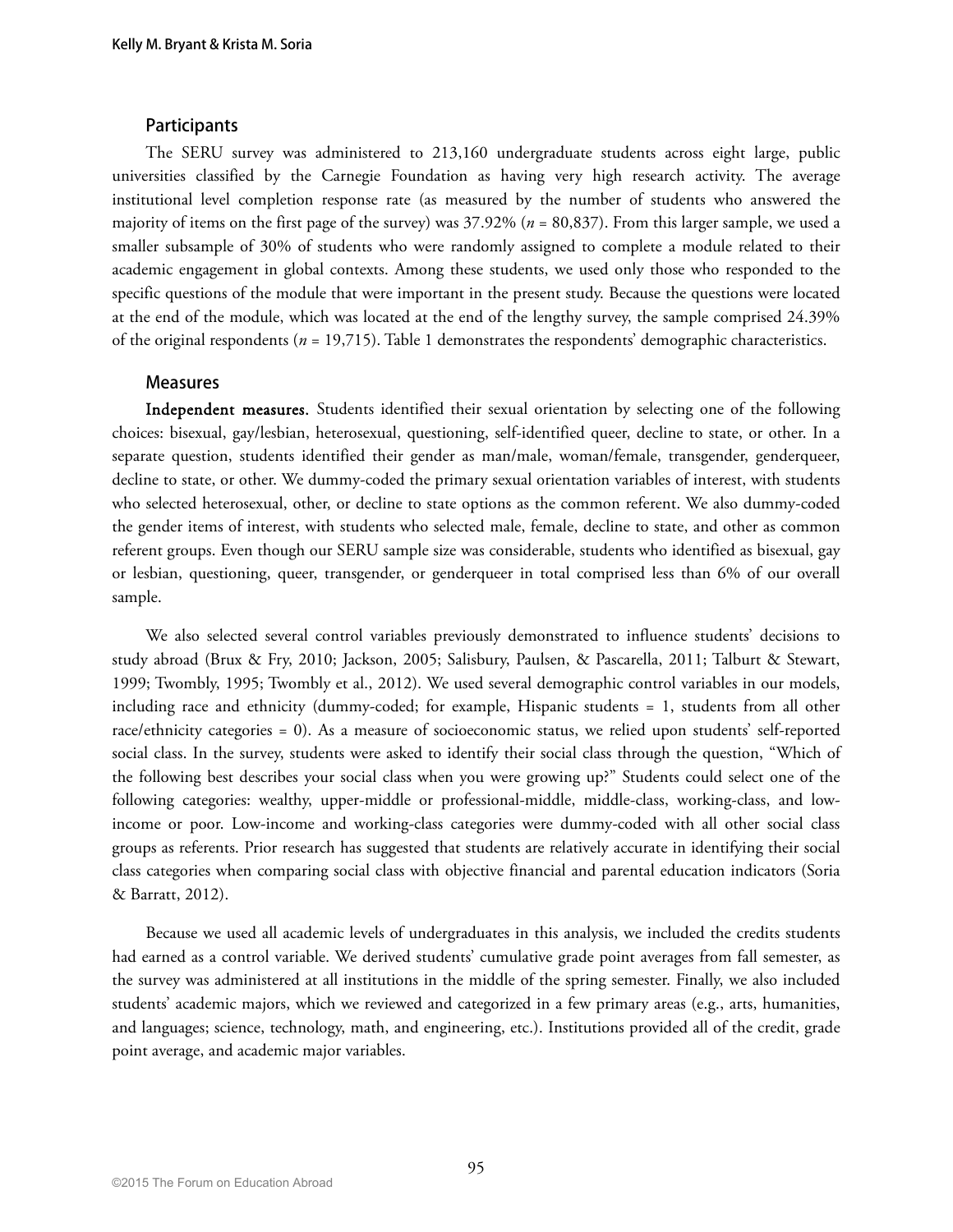Dependent measures*.* Within the randomly assigned survey module, students were asked about their participation in study abroad or travel experiences. The item began by asking, "have you completed or are you now participating in the following activities?" The options included any study abroad program, including summer study abroad; study abroad program affiliated with another college or university; traveled abroad for a service learning, volunteer, or work experience; or traveled abroad for cross-cultural experience or informal education. Some of the study/travel abroad experiences may not have been viewed by students as mutually exclusive from one another and students may have selected more than one category to describe a single study abroad experience (e.g., students may have traveled through a university study abroad program in which service learning was also a component). In our sample, 10.63% of students studied abroad with their home campus, 5.86% studied abroad with another campus, 13.29% traveled abroad for service learning or work experience, and 17.27% traveled abroad for a cross-cultural or informal educational experience.

| Table 1. Description or variables included in Analyses (n = $19,715$ )<br>Categorical Variables | n      | %                     |
|-------------------------------------------------------------------------------------------------|--------|-----------------------|
|                                                                                                 |        |                       |
| <b>Bisexual</b>                                                                                 | 409    | 2.07                  |
| Gay or Lesbian                                                                                  | 429    | 2.18                  |
| Questioning                                                                                     | 172    | 0.87                  |
| Self-identified Queer                                                                           | 70     | 0.36                  |
| Transgender                                                                                     | 22     | 0.11                  |
| Genderqueer                                                                                     | 47     | 0.24                  |
| Female                                                                                          | 11379  | 57.72                 |
| American Indian or Native American                                                              | 78     | 0.40                  |
| <b>Black</b>                                                                                    | 1030   | 5.22                  |
| Hispanic                                                                                        | 2273   | 11.53                 |
| Asian                                                                                           | 3104   | 15.74                 |
| Other or Unknown Race                                                                           | 887    | 4.50                  |
| International                                                                                   | 831    | 4.22                  |
| Low-Income                                                                                      | 1112   | 5.64                  |
| <b>Working-Class</b>                                                                            | 3678   | 18.66                 |
| Study Abroad with Home Campus                                                                   | 2096   | 10.63                 |
| Study Abroad with Another Campus                                                                | 1155   | 5.86                  |
| Travel Abroad for Service Learning, Volunteer, or Work Experience                               | 2621   | 13.29                 |
| Travel Abroad for Cross-Cultural or Informal Educational Experience                             | 3402   | 17.26                 |
| <b>STEM Major</b>                                                                               | 5910   | 29.98                 |
| Arts and Humanities Major                                                                       | 3171   | 16.08                 |
| Social Sciences Major                                                                           | 2237   | 11.35                 |
| <b>Business Major</b>                                                                           | 2639   | 13.39                 |
| <b>Education Major</b>                                                                          | 288    | 1.46                  |
| Health and Human Services Major                                                                 | 1957   | 9.93                  |
| Continuous Variables                                                                            | Mean   | Standard<br>Deviation |
| <b>Grade Point Average</b>                                                                      | 3.172  | .776                  |
| Credits                                                                                         | 61.604 | 38.810                |

### **Table 1. Description of Variables Included in Analyses (n = 19,715)**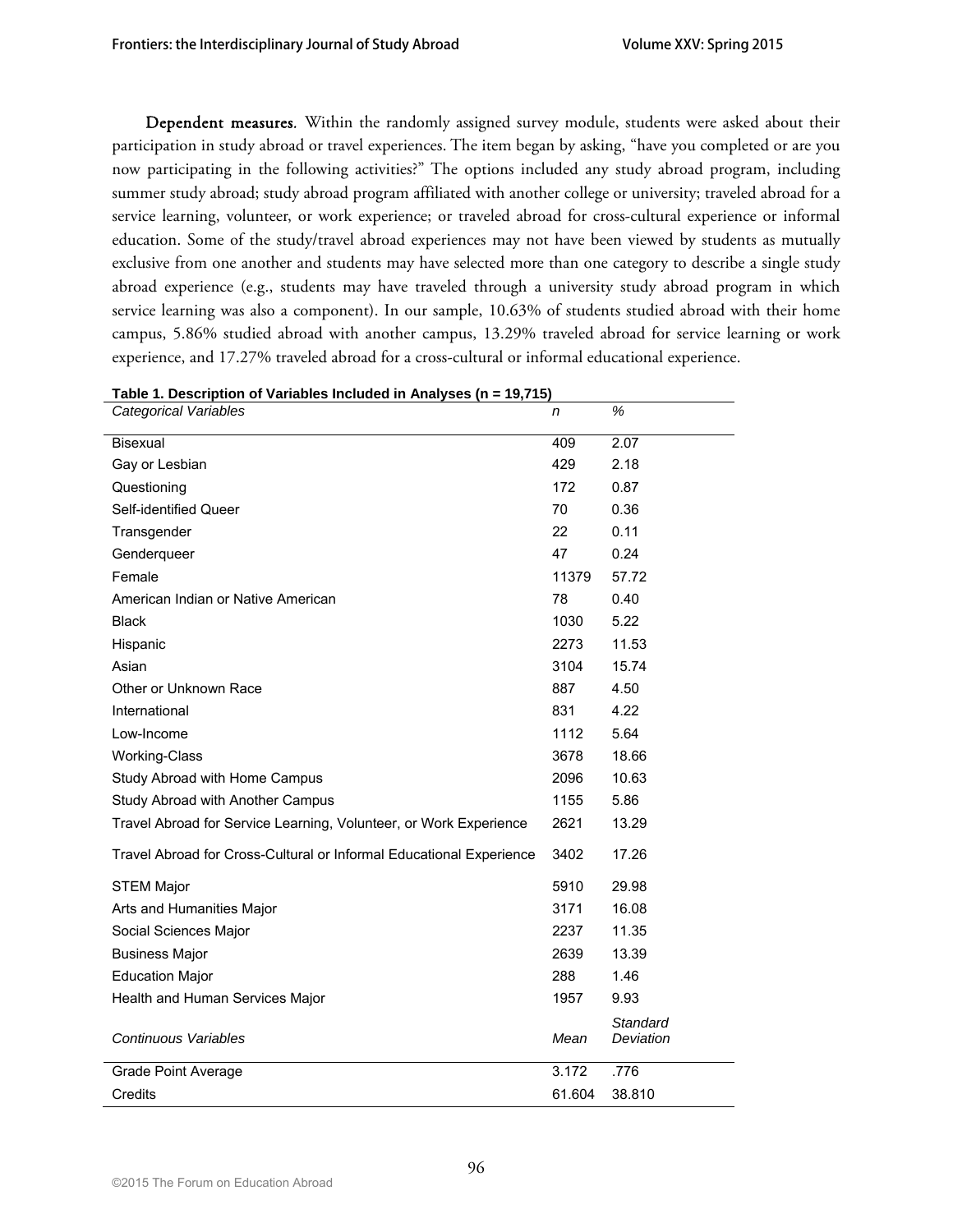#### **Procedures**

To address our research question, we employed logistic regression analyses predicting students' involvement in the four study abroad and travel experiences. We examined multicollinearity assumptions for the logistic regressions analyses. We ran collinearity diagnostics for logistic regression using ordinary least squares (OLS) regression, as SPSS does not have an option to produce collinearity diagnostics for logistic regression analysis (Field, 2009). Multicollinearity assumptions were not violated (tolerance statistics were between .42 and .99 and variance inflation factors ranged from 1.01 to 2.36). Logistic regression makes no assumptions about the distribution of the independent variables, including assumptions of normality (Field, 2009). Standardized residual statistics were examined and there was no evidence of influential cases having an effect on the models (there were no unusually high values of Cook's distance, DFBeta, and leverage statistics) (Field, 2009). In assessing our model fits, we examined Hosmer & Lemeshow's (2000) test statistics, which were non-significant and suggested adequate model fit (*p* > .05).

Whereas beta coefficients, standard errors, and significance levels are commonly used to describe the results of ordinary least squares regression, odds ratios, which are calculated by exponentiating the beta coefficient (e<sup>b</sup>), are used in logistic regression to explain how a change in an independent variable influences the dependent variable when other variables are held constant (Cragg, 2009; Hosmer & Lemeshow, 2000). In the context of the present study, the odds ratio value indicates the odds of participating in study or travel abroad for every one-unit increase in a continuous independent variable when other variables are held constant. For the dummy-coded variables, the odds ratio indicates the odds of studying or traveling abroad for the target variable as compared to the reference variable.

### **Results**

Table 2 presents the parameter estimates, standard errors, and odds ratios statistics from our first logistic regression analyses predicting students' participation in a study abroad program affiliated with their home universities. A test of the full model against a constant only model was statistically significant, indicating that the predictors are reliably distinguished between students who studied abroad and those who did not  $(\chi^2)$ =1175.03,  $p$  < .001,  $df = 23$ ). The odds ratios suggest that bisexual and gay or lesbian students were significantly more likely to study abroad compared to their peers (Table 2). Specifically, the model suggests that bisexual students were 1.388 times more likely to study abroad and gay or lesbian students were 1.475 times more likely to study abroad, on average, than their peers. In this model, questioning, self-identified queer, transgender, and genderqueer students were not significantly more or less likely to study abroad compared with their peers.

The second logistic regression analysis predicted students' participation in a study abroad program affiliated with another college or university. A test of the full model against a constant only model was statistically significant, indicating that the predictors are reliably distinguished between students who studied abroad and those who did not  $(\chi^2 = 407.67, p < .001, df = 23)$ . The odds ratio suggests that bisexual and gay or lesbian students were significantly more likely to participate in a study abroad program affiliated with another college or university compared to their peers (Table 2). Specifically, the model suggests that bisexual students were 1.514 times more likely to study abroad and gay or lesbian students were 1.496 times more likely to study abroad, on average, than their peers. In this model, questioning, self-identified queer,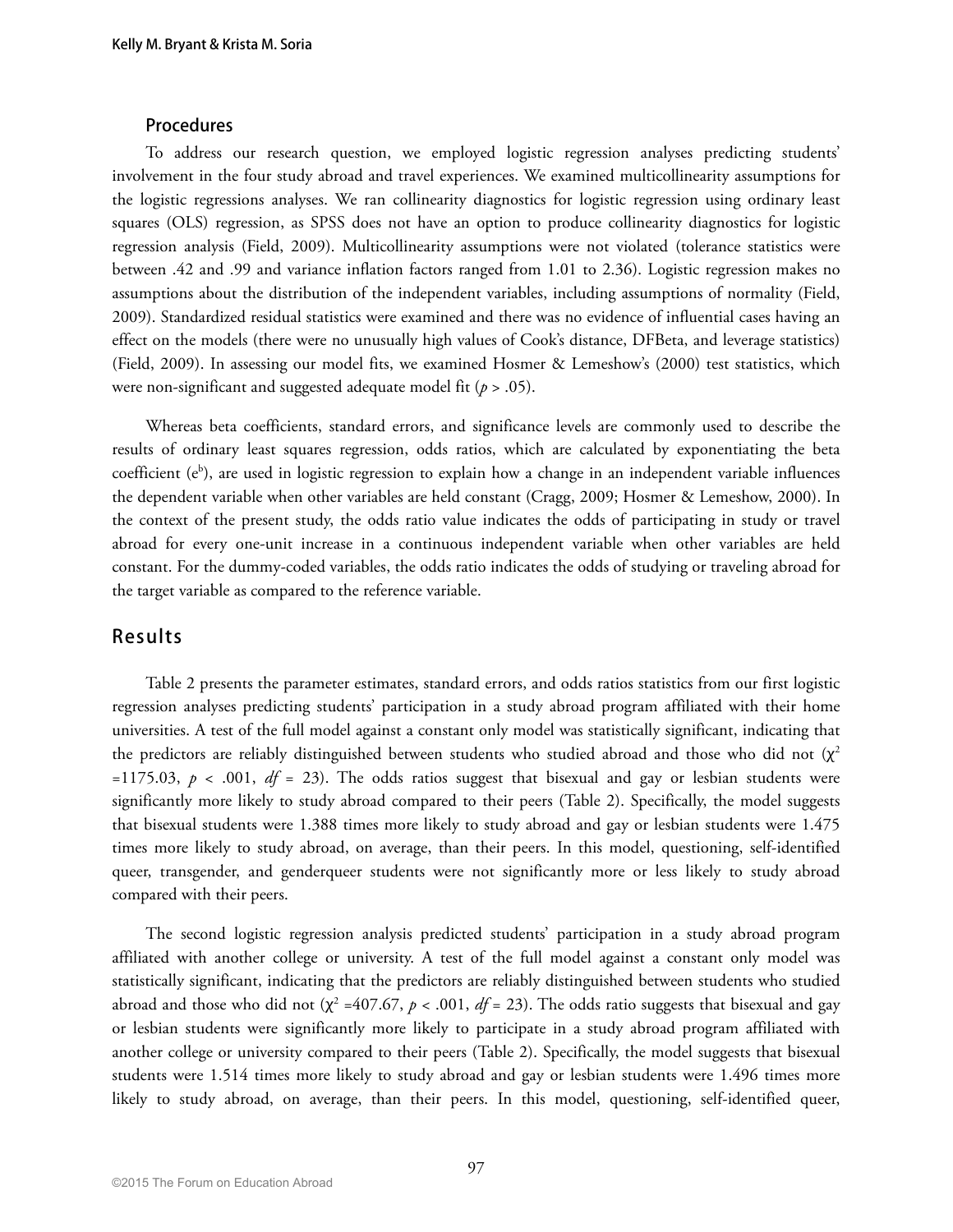transgender, and genderqueer students were not significantly more or less likely to study abroad with another college or university program compared with their peers.

The third logistic regression analysis predicted students' travel abroad for service learning, volunteer, or work experience. A test of the full model against a constant only model was statistically significant, indicating that the predictors are reliably distinguished between students who traveled abroad and those who did not  $(\chi^2)$  $=374.15$ ,  $p < .001$ ,  $df = 23$ ). The odds ratio suggests that questioning, self-identified queer, and transgender students were significantly more likely to travel abroad for service learning, volunteer, or work experience compared to their peers (Table 2). Specifically, the model suggests that questioning students were 1.471 times more likely to travel abroad, self-identified queer students were 2.136 times more likely to travel abroad, and transgender students were 2.840 times more likely to travel abroad, on average, than their peers. In this model, bisexual, gay or lesbian, and genderqueer students were not significantly more or less likely to travel abroad than their peers.

The fourth logistic regression analysis predicted students' travel abroad for cross-cultural or informal educational experiences. A test of the full model against a constant only model was statistically significant, indicating that the predictors are reliably distinguished between students who traveled abroad and those who did not  $(\chi^2$  =572.37,  $p < .001$ , *df* = 23). The odds ratio suggests that bisexual, questioning, and self-identified queer students were significantly more likely to travel abroad for cross-cultural or informal educational experiences compared to their peers (Table 2). Specifically, the model suggests that bisexual students were 1.278 times more likely to travel abroad, questioning students were 1.418 times more likely to travel abroad, and self-identified queer students were 1.864 times more likely to travel abroad, on average, than their peers. In this model, gay or lesbian, transgender, and genderqueer students were not significantly more or less likely to travel abroad than their peers.

A few predictors were significant across all logistic regression models; for examples, females were significantly more likely than males to study or travel abroad in all areas. Asian students were significantly less likely than their peers to study or travel abroad in all areas except for traveling abroad for service learning, volunteer, or work experience. International students were significantly more likely to travel or study abroad than their peers in all areas save for study abroad through their home university. Working-class students were significantly less likely to study or travel abroad compared with their peers in all areas and low-income students were significantly less likely to travel abroad in both areas than their peers.

Additionally, students' cumulative grade point average and number of credits earned were positively associated with study or travel abroad in all areas. Students in arts and humanities majors and business majors were more likely to study or travel abroad in all areas compared to their peers. Students in social sciences majors were more likely to study or travel abroad in all areas except for traveling abroad for service or work experience. Students in health and human services majors were more likely to travel abroad in both areas compared to their peers. Finally, students in STEM majors were more likely to travel abroad for crosscultural/informal educational experiences and study abroad with their home campus compared with their peers. Students in education majors were neither more nor less likely to study or travel abroad than their peers.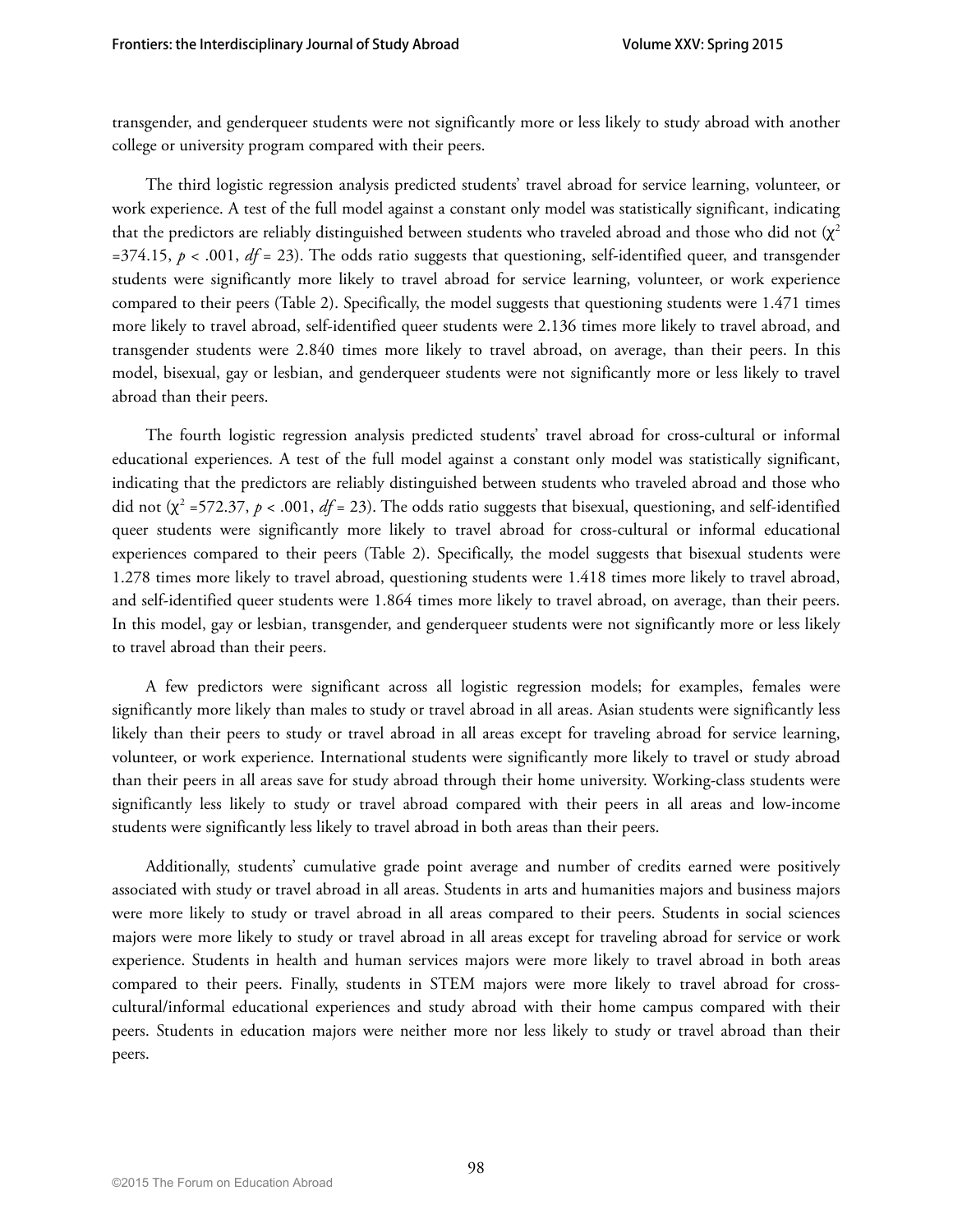|                                           | Study Abroad Through Home<br>Campus |           |             | Study Abroad Through Another<br>University |           |             |  |
|-------------------------------------------|-------------------------------------|-----------|-------------|--------------------------------------------|-----------|-------------|--|
|                                           | B                                   | <b>SE</b> | $e^{\beta}$ | B                                          | <b>SE</b> | $e^{\beta}$ |  |
| Constant                                  | $-5.843***$                         | .200      | .003        | $-4.714***$                                | .213      | .009        |  |
| <b>Bisexual</b>                           | $.328*$                             | .148      | 1.388       | $.415*$                                    | .181      | 1.514       |  |
| Gay or Lesbian                            | .389**                              | .148      | 1.475       | $.403*$                                    | .184      | 1.496       |  |
| Questioning                               | .046                                | .255      | 1.047       | .063                                       | .319      | 1.065       |  |
| Self-identified Queer                     | $-.363$                             | .407      | .695        | $-.170$                                    | .499      | .843        |  |
| Transgender                               | .881                                | .643      | 2.414       | .816                                       | .761      | 2.262       |  |
| Genderqueer                               | .523                                | .429      | 1.686       | .866                                       | .477      | 2.378       |  |
| Female                                    | $.364***$                           | .053      | 1.439       | $.207**$                                   | .067      | 1.230       |  |
| American Indian or Native American        | .030                                | .386      | 1.030       |                                            |           |             |  |
|                                           |                                     |           |             | $-0.444$                                   | .595      | .641        |  |
| <b>Black</b>                              | $-.081$                             | .120      | .922        | $-.250$                                    | .163      | .779        |  |
| Hispanic                                  | .068                                | .078      | 1.071       | $-.121$                                    | .106      | .886        |  |
| Asian                                     | $-.247**$                           | .073      | .781        | $-.268**$                                  | .096      | .765        |  |
| Other or Unknown Race                     | .069                                | .114      | 1.072       | $-.373*$                                   | .172      | .689        |  |
| International                             | $-.230$                             | .130      | .795        | .456***                                    | .130      | 1.578       |  |
| Low-Income                                | .042                                | .111      | 1.043       | $-.090$                                    | .145      | .914        |  |
| <b>Working-Class</b>                      | $-.180**$                           | .068      | .835        | $-.394***$                                 | .093      | .674        |  |
| <b>Grade Point Average</b>                | .676***                             | .052      | 1.967       | .281***                                    | .056      | 1.325       |  |
| Credits                                   | $.013***$                           | .001      | 1.013       | $.009***$                                  | .001      | 1.009       |  |
| <b>STEM Major</b>                         | $.207*$                             | .097      | 1.230       | .165                                       | .121      | 1.179       |  |
| Arts and Humanities Major                 | .739***                             | .098      | 2.094       | .667***                                    | .123      | 1.949       |  |
| Social Sciences Major                     | .519***                             | .105      | 1.681       | .495***                                    | .133      | 1.640       |  |
| <b>Business Major</b>                     | .655***                             | .102      | 1.925       | $.631***$                                  | .127      | 1.879       |  |
| <b>Education Major</b>                    | $-471$                              | .267      | .625        | .068                                       | .295      | 1.071       |  |
| Health and Human Services Major           | $-.111$                             | .122      | .895        |                                            |           |             |  |
|                                           |                                     |           |             | .057                                       | .151      | 1.059       |  |
| % Correctly Predicted                     | 89.4                                |           |             | 94.1                                       |           |             |  |
| -2 log likelihood                         | 12181.519                           |           |             | 8387.420                                   |           |             |  |
|                                           |                                     |           |             |                                            |           |             |  |
| Pseudo R <sup>2</sup> (Cox & Snell, 1989) | .058                                |           |             | .020                                       |           |             |  |
| Pseudo R <sup>2</sup> (Nagelkerke, 1991)  | .118                                |           |             | .057                                       |           |             |  |

### **Table 2. Logistic Regression Analysis of Students' Participation in Study Abroad**

*Note*. \* p < .05; \*\* p < .01; \*\*\* p < .001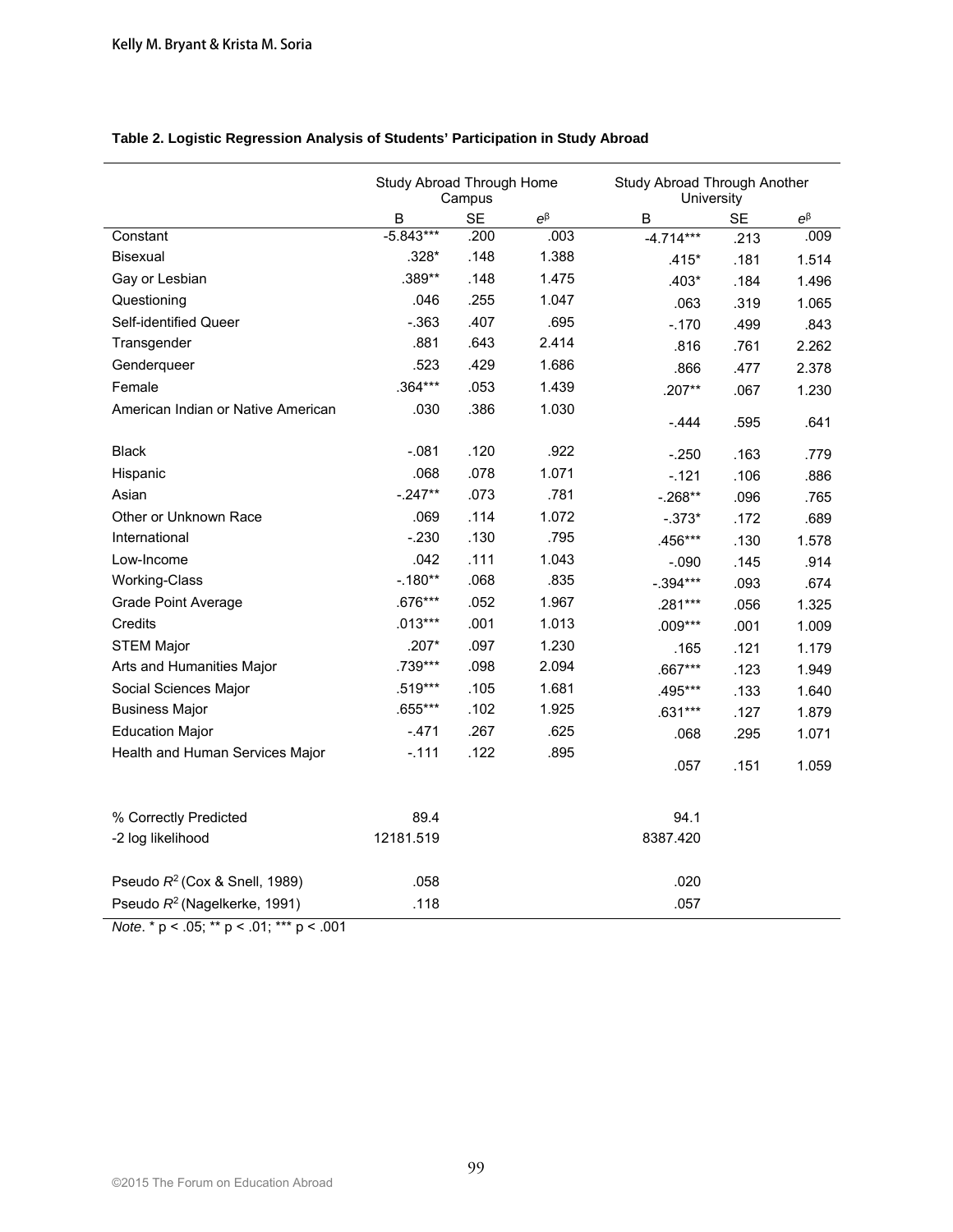|                                          | <b>Traveled Abroad for Service</b> |           |             |                                           |           |             |  |
|------------------------------------------|------------------------------------|-----------|-------------|-------------------------------------------|-----------|-------------|--|
|                                          | Learning, Volunteer, or Work       |           |             | <b>Traveled Abroad for Cross-Cultural</b> |           |             |  |
|                                          | Experience                         |           |             | <b>Experience or Informal Education</b>   |           |             |  |
|                                          | B                                  | <b>SE</b> | $e^{\beta}$ | B                                         | <b>SE</b> | $e^{\beta}$ |  |
| Constant                                 | $-3.200***$                        | .131      | .041        | $-2.476***$                               | .110      | .084        |  |
| <b>Bisexual</b>                          | .032                               | .147      | 1.032       | .246*                                     | .124      | 1.278       |  |
| Gay or Lesbian                           | $-.007$                            | .150      | .993        | .093                                      | .132      | 1.098       |  |
| Questioning                              | .386*                              | .203      | 1.471       | $.349*$                                   | .186      | 1.418       |  |
| Self-identified Queer                    | .759*                              | .301      | 2.136       | $.623*$                                   | .276      | 1.864       |  |
| Transgender                              | $1.044*$                           | .501      | 2.840       | .508                                      | .531      | 1.661       |  |
| Genderqueer                              | $-.590$                            | .502      | .554        | .537                                      | .339      | 1.711       |  |
| Female                                   | $.108*$                            | .045      | 1.114       | $.195***$                                 | .041      | 1.215       |  |
| American Indian or Native American       | .161                               | .330      | 1.175       | $-132$                                    | .319      | .876        |  |
| <b>Black</b>                             | $-.241*$                           | .113      | .786        | $-445***$                                 | .106      | .641        |  |
| Hispanic                                 | .022                               | .072      | 1.022       | $-.030$                                   | .064      | .971        |  |
| Asian                                    | .046                               | .061      | 1.048       | $-186**$                                  | .058      | .831        |  |
| Other or Unknown Race                    | $.231*$                            | .099      | 1.260       | .108                                      | .091      | 1.114       |  |
| International                            | .462***                            | .095      | 1.587       | .451***                                   | .086      | 1.570       |  |
| Low-Income                               | $-.325**$                          | .105      | .722        | $-.281**$                                 | .093      | .755        |  |
| Working-Class                            | $-.393***$                         | .062      | .675        | $-.521***$                                | .057      | .594        |  |
| Grade Point Average                      | .252***                            | .035      | 1.287       | .192***                                   | .030      | 1.211       |  |
| Credits                                  | $.006***$                          | .001      | 1.006       | $.004***$                                 | .001      | 1.004       |  |
| <b>STEM Major</b>                        | $-.012$                            | .073      | .988        | $-.296***$                                | .065      | .744        |  |
| Arts and Humanities Major                | .260**                             | .079      | 1.296       | .297***                                   | .068      | 1.346       |  |
| Social Sciences Major                    | .154                               | .087      | 1.166       | $.155*$                                   | .075      | 1.167       |  |
| <b>Business Major</b>                    | $.201*$                            | .082      | 1.222       | $.244**$                                  | .070      | 1.276       |  |
| <b>Education Major</b>                   | .074                               | .186      | 1.076       | $-296$                                    | .178      | .744        |  |
| Health and Human Services Major          | .269**                             | .088      | 1.309       | $-169*$                                   | .082      | .844        |  |
| % Correctly Predicted                    | 86.7                               |           |             | 82.7                                      |           |             |  |
| -2 log likelihood                        | 15080.283                          |           |             | 17562.300                                 |           |             |  |
| Pseudo $R^2$ (Cox & Snell, 1989)         | .019                               |           |             | .029                                      |           |             |  |
| Pseudo R <sup>2</sup> (Nagelkerke, 1991) | .035                               |           |             | .048                                      |           |             |  |

#### **Table 2. (continued)** *Logistic Regression Analysis of Students' Participation in Study Abroad*

*Note*. \* p < .05; \*\* p < .01; \*\*\* p < .001

## **Discussion and Limitations**

There is much research written about the benefits of study abroad as well as the gaps in study abroad participation with particular student populations; however, there is little research completed on LGBTQQ students and study abroad. The results of our analyses suggest that bisexual, gay or lesbian, questioning, selfidentified queer, transgender, and genderqueer students were not significantly less likely to study or travel abroad in the four areas measured; instead, evidence from this sample suggests that these students may be more likely on average to participate in specific study or travel abroad experiences compared to their peers. Compared to their peers, bisexual and gay or lesbian students were significantly more likely to study abroad with their home campus or with another university; questioning, transgender, and self-identified queer students were more likely to travel abroad for service, volunteer, or work experiences; and bisexual, questioning, and self-identified queer students were more likely to travel abroad for cross-cultural or informal educational experiences.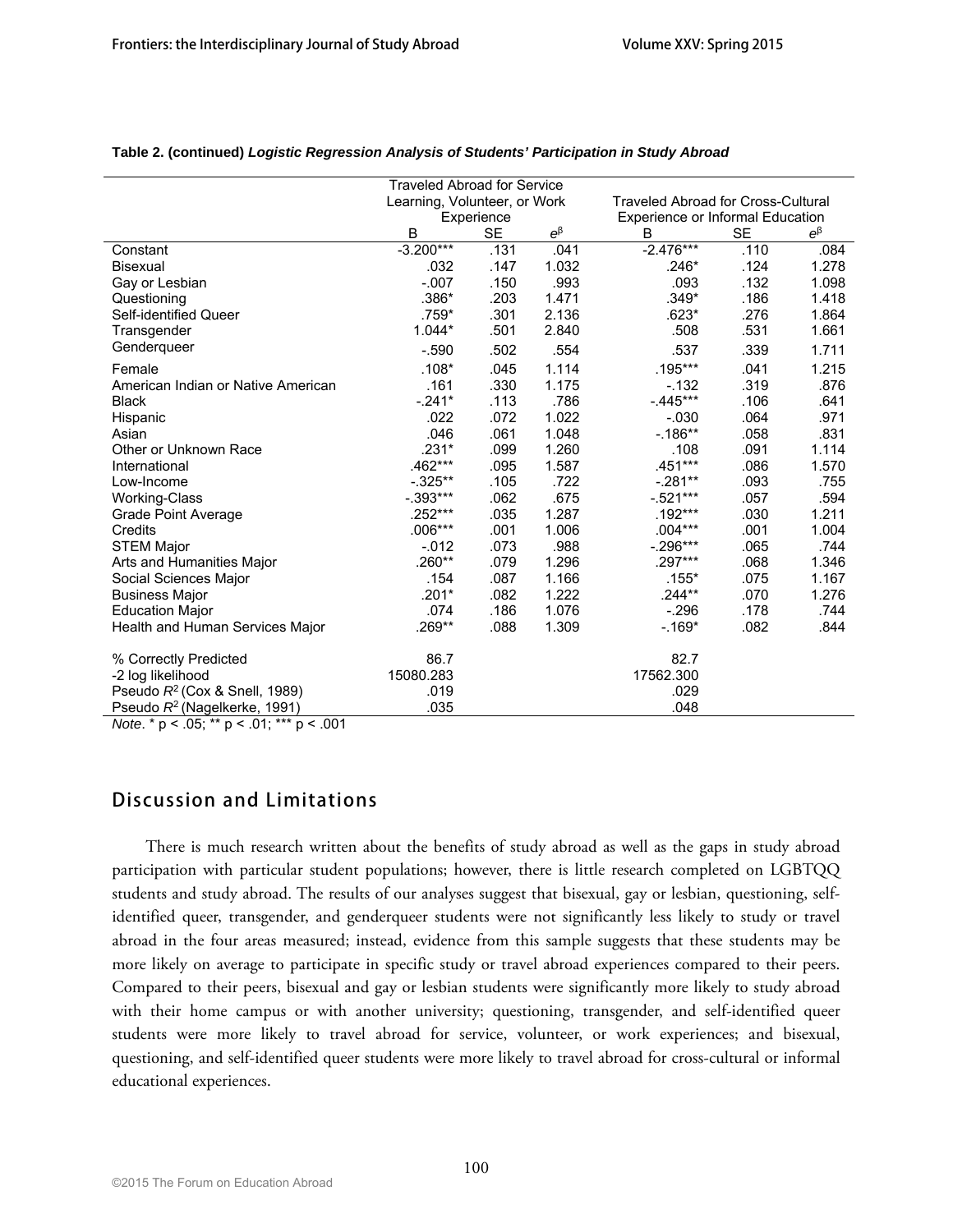Given the importance of environmental contexts in shaping lesbian, gay, and bisexual students' identity development (Stevens, 2004), LGBTQQ students may choose to study abroad because it affords them opportunities to explore their sexual identity in a setting different from the one at home. Campuses that provide support and resources for LGBTQQ students who are interested in studying abroad may help students to feel more included within their college experience. College students not associated with the LGBTQQ community also become more accepting of LGBTQQ students through higher levels of interpersonal contact through co-curricular programs, such as study abroad, which can be used to foster greater acceptance of diversity among college students (Holland, Matthews, & Schott, 2013). By integrating LGBTQQ students in study abroad programs, other students will then become more accepting of those different from themselves.

Our results also confirmed prior research suggesting that females were more likely to study abroad than males, low-income students also study abroad less frequently than their peers from higher income families, and students of color face similar challenges (Brux & Fry, 2010; Bukart, Hexter, & Thompson, 2001; Carew, 1993; Jackson, 2005; Otero, 2008; Salisbury et al., 2011; Schmidt, 2009; Talburt & Stewart, 1999; Twombly, 1995; Twombly et al., 2012). While not the primary focus of this study, it is important not to neglect the persistent disparities in study abroad participation among these student populations. It is possible that these intersectional aspects of students' identities may also shape LGBTQQ students' decisions to study abroad; future researchers are encouraged to explore the ways in which these intersecting elements of students' identities shape their decisions to study abroad and the developmental outcomes associated with study abroad (Crenshaw, 1991).

There are several limitations to the present study. First, while the sample includes eight higher education institutions, the specific institutional context (large, public research universities) may limit the generalizable nature of the results. Additionally, we relied upon students' reports of their study abroad participation in four different contexts as opposed to institutional records which may have more accurately captured students' participation in different types of study abroad experiences (e.g., two-week short trip experiences, volunteer trips with student organizations, etc.). We acknowledge that there are many ways in which students can study abroad which were not fully captured by the present survey.

Furthermore, we used a limited theoretical framework to position our study. Future researchers are encouraged to employ theoretical frameworks specifically addressed to gender identity development of transgender and genderqueer students in their analyses. Finally, there are innumerable variables not included in our models which may have better predicted students' study abroad participation, including their intent or interest in studying abroad. Although these variables were not included in the survey, we encourage future researchers to incorporate them within future studies.

### **Recommendations**

Amid these encouraging findings, we have recommendations for practitioners working to make the experiences of LGBTQQ students studying abroad better. Individuals in the LGBTQQ community should become aware of religious and traditional aspects of the culture they are living in as well as how to gain support (NAFSA, 1993). NAFSA (2000) advises students to gain country specific information on support groups available in the host country, familiarize themselves with the laws of the country, and talk with others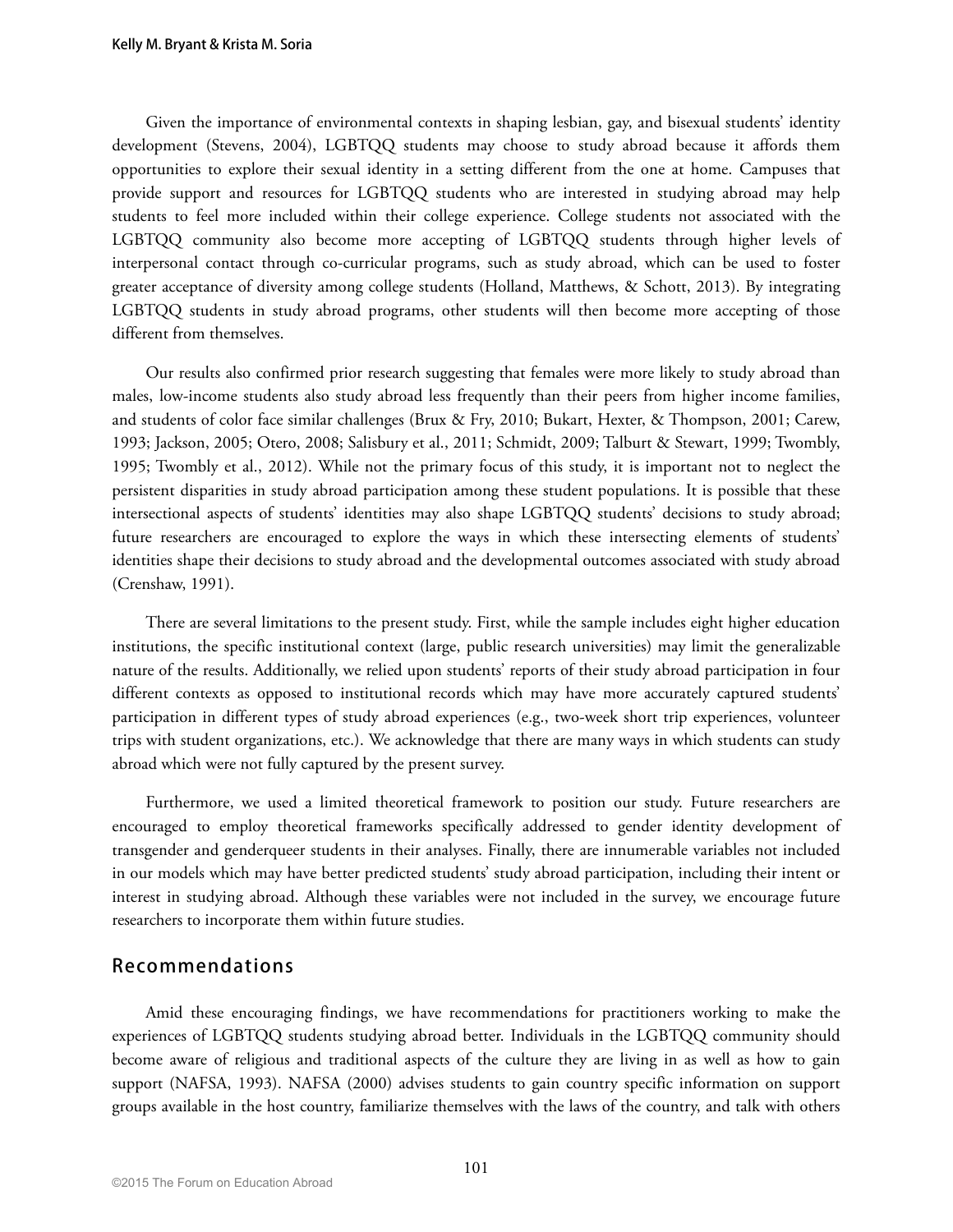in the LGBTQQ community who have studied abroad (Shea, 2001). When advising an LGBTQQ student who wants to study abroad, it is important to be knowledgeable and sensitive about certain situations in different countries, since many definitions of sexual identity and sexuality are culturally-based (NAFSA Rainbow SIG, 2011).

We also recommend that study abroad offices work with an office supporting LGBTQQ students to assist students in gaining the support necessary to study abroad (Rhodes, Biscarra, Loberg, & Roller, 2012). LGBTQQ students should also be aware that even if the study abroad office at their home institution is inclusive of LGBTQQ perspectives, students, staff, and faculty in a host country may signify a less-welcoming climate for LGBTQQ identities (NAFSA Rainbow SIG, 2011). Those working in study abroad must then make sure LGBTQQ students are aware of these differences in culture to prepare students for potential culture shock with regards to acceptance of non-heterosexual, transgender, or genderqueer identities.

It is also important to continue to be supportive after LGBTQQ students study abroad, as re-entry may be just as difficult as preparing to study abroad (NAFSA Rainbow SIG, 2011). For example, a student may have established a new sense of freedom while abroad which may make it difficult to return to unsupportive friends or family (NAFSA Rainbow SIG, 2011). As such, it is essential support continues when the student returns to the home institution.

Because there is so little research written about LGBTQQ students and study abroad, we recommend that those working in study abroad and higher education research more about this particular student group. Those working in study abroad should also consider how an international experience may influence students' development. It is important to become aware of such models as D'Augelli's (1994) model of lesbian, gay, and bisexual development and how environmental contexts shape students' development. As such, it is essential for those working in study abroad and higher education to continue learning how study abroad may influence the LGBTQQ student community.

In response to better assisting LGBTQQ students study abroad, several college campuses have created resources to help LGBTQQ students have a successful and positive study abroad experience. These resources include written and online materials describing aspects LGBTQQ students should consider when preparing to travel abroad such as customs, attitudes, and laws of the host country; benefits of an international experience and LGBTQQ organizations around the world; and recommended books and articles dealing with study abroad and the LGBTQQ community (NAFSA SIG, 2000). Many of these resources have emerged within the last five years, although there are books published in the 1990s about LGBTQQ individuals living in other countries (Balderston & Guy, 1997; Essig, 1999; Gevisser & Cameron, 1995; Jackson, 1996; Lumsden, 1996; Merrick & Ragan, 1996; Miller, 1992; Murray & Roscoe, 1998; O'Carroll & Collins, 1996; Parker, 1999; Seabrook & Gopalan, 1999; Summerhawk, McMahill, & McDonald, 1998; Thatchell, 1992). NAFSA: Association of International Educators has set up a resource for students in the LGBTQQ community who wish to study abroad called Rainbow Special Interest Group (SIG) ("NAFSA: Rainbow SIG," 2011). This group provides resources for students in the LGBTQQ community as well as international educators who wish to gain insight on how to help LGBTQQ U.S. and international students have a successful study abroad experience ("NAFSA: Rainbow SIG," 2011).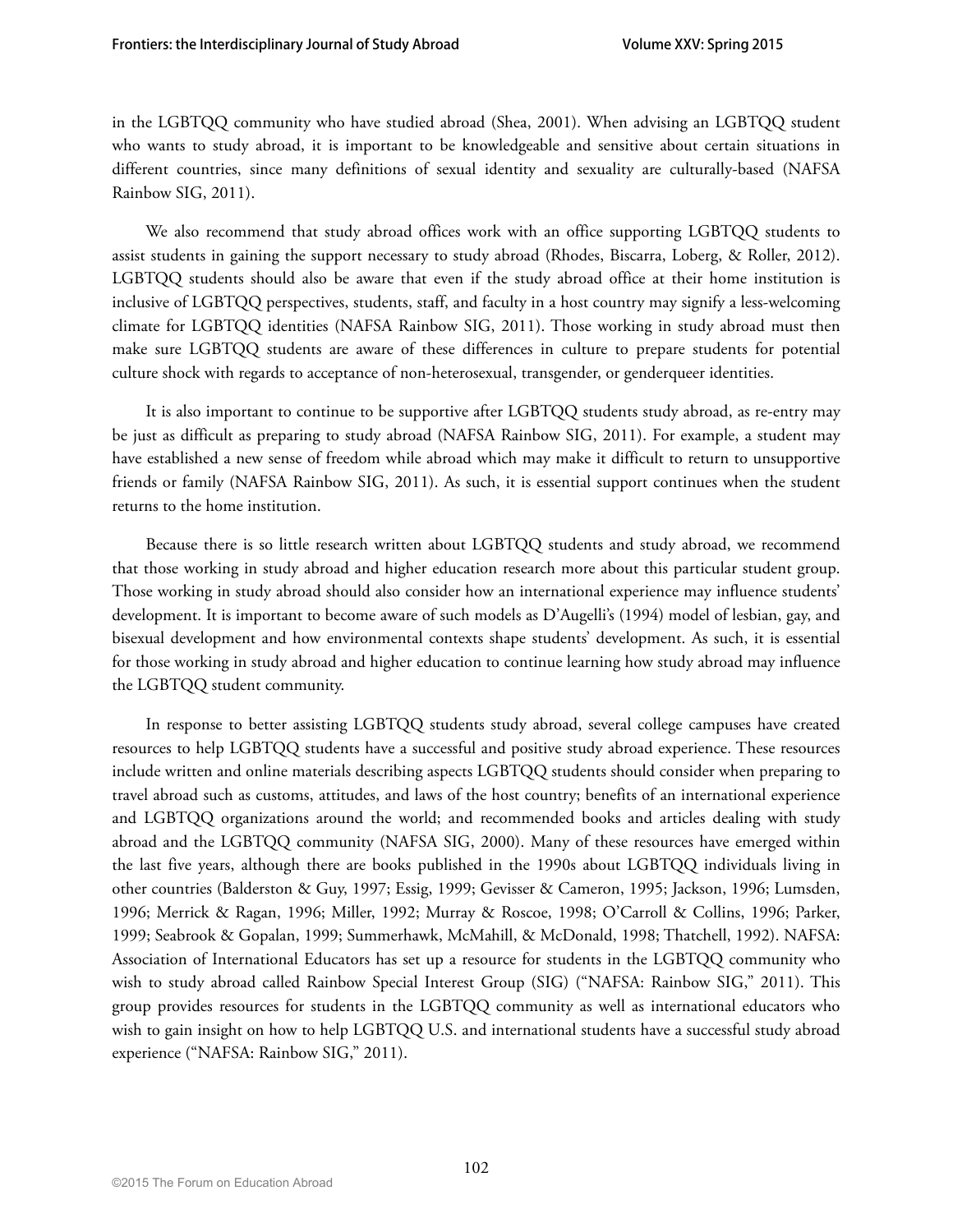We recommend those working in study abroad provide resources for students in the LGBTQQ community who are thinking about or planning to study abroad. These resources should include specific orientations to teach LGBTQQ students about the dangers they may run into and precautions they should take when studying abroad in a specific country. By collaborating with numerous offices on campus and providing resources for students, those working in higher education can ensure LGBTQQ students have a successful and fulfilling study abroad experience.

# **Conclusion**

In conclusion, our study suggests that LGBTQQ students are more likely than their peers to study abroad in several areas. These encouraging results show that LGBTQQ students may glean many positive outcomes from studying abroad. Student affairs professionals and those working in higher education must encourage these students to obtain study abroad opportunities, as well as prepare them for the difficulties they may face. It is also crucial to be aware of where LGBTQQ students are in their development, and the experiences they may face abroad related to environmental factors. Considering these aspects, as well as the recommendations given above, will help to ensure LGBTQQ students have the necessary support for a rewarding study abroad experience.

# **References**

Balderston, D., & Guy, D. (1997). *Sex and sexuality in Latin America*. New York, NY: New York University. Brux, J. M., & Fry, B. (2010). Multicultural students in study abroad: Their interests, their issues, and their constraints. *Journal of Studies in International Education*, *14*(5), 508-527. doi:

10.1177/1028315309342486

- Burkart, B., Hexter, H., & Thompson, D. (2001). Why TRIO students need to study abroad. Retrieved from http://www.pellinstitute.org/downloads/trio\_clearinghouse-opportunity\_outlookC.pdf
- Carew, J. G. (1993). Minority students abroad: An inspiring experience abroad. *The Chronicle of Higher Education*, Retrieved from http://chronicle.com.ezproxy.stthomas.edu/article /Minority-Students-Abroad-an/71387/
- Cass, V. C. (1979). Homosexual identity formation: A theoretical model. *Journal of Homosexuality, 4*, 219- 235.

Cox, D. R., & Snell, D. J. (1989). *The analysis of binary data* (2nd Ed.). London, UK: Chapman & Hall.

- Cragg, K. M. (2009). Influencing the probability for graduation at four-year institutions: A multi-model analysis. *Research in Higher Education, 50*, 394-413.
- Crenshaw, K. (1991). Mapping the margins: Intersectionality, identity politics, and violence against women of color. *Stanford Law Review, 43*(6), 1241-1299.
- Cubillos, J. H., & Ilvento, T. (2013). The impact of study abroad on students' self-efficacy perceptions. *Foreign Language Annals*, *45*(4), 494-511. doi: 10.1111/flan.12002
- D'Augelli, A. R. (1994). Identity development and sexual orientation: Toward a model of lesbian, gay, and bisexual development. In E. J. Trickett, R. J. Watts, D. Birman (Eds.), *Human diversity: Perspectives on people in context* (pp. 312-333). San Francisco, CA:Jossey-Bass.
- Dolby, N. (2004). Encountering an American self: Study abroad and national identity. *Comparative Education Review*, *48*(2), 150-173.
- Dolby, N. (2007). Reflections on nation: American undergraduates and education abroad. *Journal of Studies*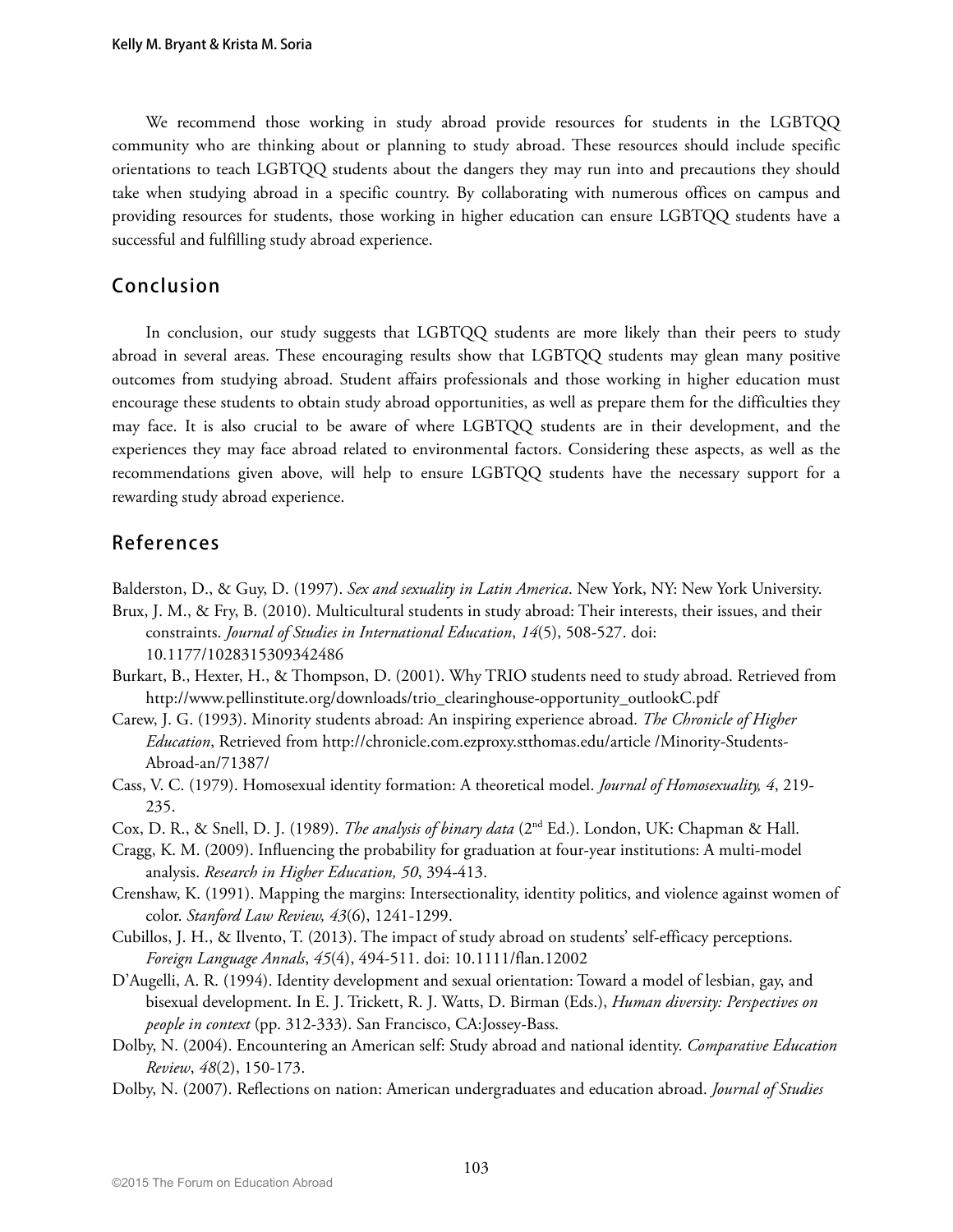*in International Education*, *11*(2), 141-156.

- Dunlap, A. (2003). Coming out and coming back: Re-entry issues for GLBT college students who study abroad. *NAFSA Rainbow SIG SIGnals Newsletter*, *9*(2). Retrieved from http://overseas.iu.edu/lesbigay/vol9\_2/92re-entry.html
- Essig, L. (1999). *Queer in Russia: A story of sex, self, and the other*. Durham, NC: Duke University Press.
- Evans, N. J., Forney, D. S., Guido, F. M., Patton, L. D., & Renn, K. A. (2010). *Student development in college: Theory, research, and practice* (2<sup>nd</sup> ed.). San Francisco, CA: Jossey-Bass.
- Fassinger, R. E. (1998). Lesbian, gay, and bisexual identity and student development theory. In R. L. Sanlo (Ed.), *Working with lesbian, gay, bisexual, and transgender college students: A handbook for faculty and administrators*. (pp. 13-32). Westport, CT: Greenwood.
- Field, A. (2009). *Discovering statistics using SPSS* (3<sup>rd</sup> ed.). Los Angeles, CA: Sage.
- Gevisser, M., & Cameron, E. (Eds.). (1995). *Defiant desire: Gay and lesbian lives in South Africa*. New York, NY: Routledge.
- Gimelstein, S. (2012, April 8). LGBT students face challenges while studying abroad. *The Daily Pennsylvanian.* Retrieved from
	- http://www.thedp.com/article/2012/04/lgbt\_students\_face\_difficulties\_while\_studying\_abroad
- Hadis, B. F. (2005). Why are they better students when they come back? Determinants of academic focusing gains in the study abroad experience. *Frontiers: The Interdisciplinary Journal of Study Abroad*, *11*, 57-70.
- Hameister, B. G., Matthews, P. R., Hosley, N. S., & Groff, M. C. (1999). College students with disabilities and study abroad: Implications for international education staff. *Frontiers: The Interdisciplinary Journal of Study Abroad*, *5*(2), 81-100.
- Holland, L., Matthews, T. L., & Schott, M. R. (2013). "That's so gay!" exploring college students' attitudes toward the LGBT population. *Journal of Homosexuality*, *60*(4), 575-595. doi: 10.1080/00918369.2013.760321
- Hosmer, D. W., & Lemeshow, S. (2000). *Applied logistic regression* (2nd ed.). New York, NY: Wiley-Inter-Science Publication.
- Institute of International Education. (2012). *Open doors report*. Retrieved from http://www.iie.org/Researchand-Publications/Open-Doors
- Jackson, M. J. (2005). Study abroad for students of color. *IIE Networker: The International Education Magazine*, Retrieved from

http://www.nxtbook.com/nxtbooks/naylor/IIEB0205/index.php?startid=16#/16

- Jackson, P.A. (1996). *Dear uncle go: Male homosexuality in Thailand* (2<sup>nd</sup> ed.). San Francisco, CA: Bua Luang Publishing Company.
- Johnson, D. (2000). Enhancing out-of-class opportunities for students with disabilities. *New Directions for Students Services, 2000* (91)*,* 41-53.
- LaFranchi, H. (2003, August 19). Why more students are studying abroad: Reasons such as 'seeing the world' still prevail, but some students also want new views of the U.S. role. *The Christian Science Monitor*.
- Landau, J., & Moore, D. M. (2001). Towards reconciliation in the motherland: Race, class, nationality, gender, and the complexities of American student presence at the University of Ghana, Legon. *Frontiers: The Interdisciplinary Journal of Study Abroad*, *7*(2), 25-59.
- Lipka, S. (2011, March 6). For gay students, more room on campuses. *The Chronicle of Higher Education*.
- Lumsden, I. (1996). *Machos, maricones, and gays: Cuba and homosexuality*. Philadelphia, PA: Temple University Press.
- McMillan, A. R., & Opem, G. (2002). Study Abroad: A Lifetime of Benefits. *IES Abroad*, Retrieved from http://www.iesabroad.org/study-abroad/news/study-abroad-lifetime-benefits
- Merrick, J., & Ragan, B. T. (1996). *Homosexuality in Modern France (Studies in the History of Sexuality)*. New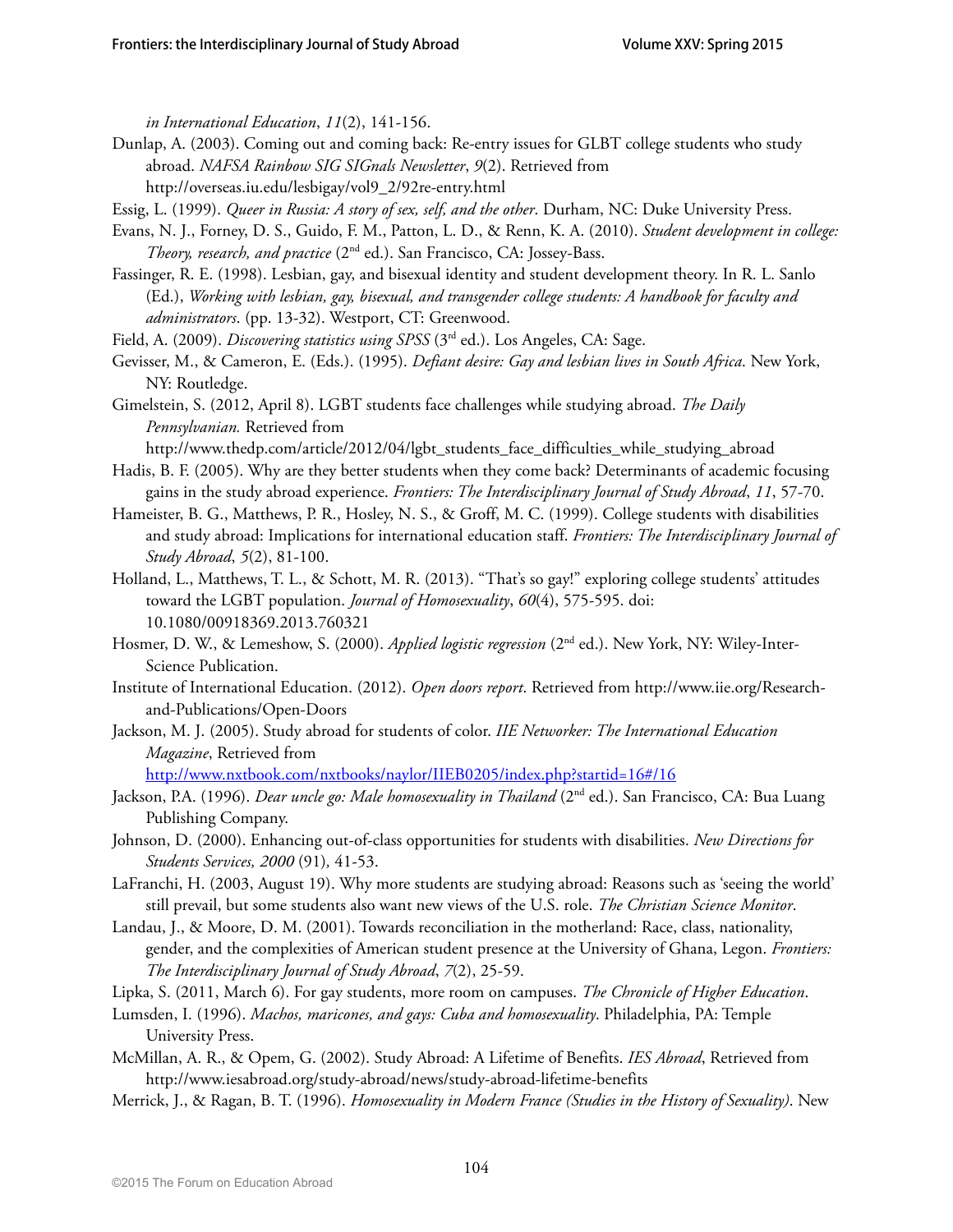York, NY: Oxford University Press.

- Miller, N. (1992). *Out in the world: Gay and lesbian life from Buenos Aires to Bangkok.* New York, NY: Random House.
- Murray, S. O., & Roscoe, W. (Eds.). (1998). *Boy-wives and female-husbands: Studies of African homosexualities.*  New York, NY: St. Martin's Press.
- Myers, D. N., Hill, M., & Harwood, S. A. (2005). Cross-cultural learning and study abroad: Transforming pedagogical outcomes. *Landscape Journal, 24*(2), 172-184.
- NAFSA: Association of International Educators. (1993). GLBT perspectives and study abroad orientations. *Informal International Educational Task Force on GLBT Concerns, University of Minnesota*. Retrieved from http://overseas.iu.edu/lesbigay/advise/orientations.html
- NAFSA: Association of International Educators Rainbow Special Interest Group. (2011). Retrieved from http://overseas.iu.edu/lesbigay/
- NAFSA Rainbow SIG. (2000). Student resources. Retrieved from http://overseas.iu.edu/lesbigay/student.htm
- Nagelkerke, N. J. D. (1991). A note on a general definition of the coefficient of determination. *Biometrika*, *78*, 691-692.
- Norris, E. M., & Gillespie, J. (2009). How study abroad shapes global careers: Evidence from the United States. *Journal of Studies of International Education*, *13*(3), 382-397.
- O'Carroll, I., & Collins, E. (1996). *Lesbian and gay visions of Ireland: Towards the twenty-first century*. New York, NY: Cassell.
- Opper, S., Teichler, U., & Carlson, J. (1990). *Impacts of study abroad programmes on students and graduates*. London, UK: Jessica Kingsley Publishers.
- Otero, M. S. (2008). The socio-economic background of Erasmus students: A trend towards wider inclusion? *International Review of Education*, *54*(2), 135-154.
- Parker, R. G. (1999). *Beneath the equator: Cultures of desire, male homosexuality, and emerging gay communities in Brazil*. New York, NY: Routledge.
- Rhodes, G., Biscarra, A., Loberg, L., & Roller, K. (2012). Study abroad as a collaborative endeavor. *About Campus*, *16*(6), 2-10. doi: 10.1002/abc.20081
- Salisbury, M. H., Paulsen, M. B., & Pascarella, E. T. (2011). Why do all study abroad students look alike? Applying an integrated student choice model to explore differences in the factors that influence white and minority students' intent to study abroad. *Research in Higher Education*, *52*(2), 123-150. doi: 10.1007/s11162-010-9191-2
- Scheib, M., & Mitchell, M. (2008). Awaiting a world experience no longer: It's time for all students with disabilities to go overseas. In T. Berberi, E. C. Hamilton, & I. M. Sutherland (Eds.). *Worlds apart?: Disability and foreign language learning*. New Haven, CT: Yale University Press.
- Schmidt, P. (2009). Men and women differ in how they decide to study abroad, study finds. *The Chronicle of Higher Education*, Retrieved from http://chronicle.com/article/MenWomen-Differ-in-How/49085/
- Seabrook, J., & Gopalan, A. (1999). *Love in a different climate: Men who have sex with men in India*. New York, NY: Verso Books.
- Shames, W., & Alden, P. (2005). The impact of short-term study abroad on the identity development of college students with learning disabilities and/or ad/hd. *Frontiers: The Interdisciplinary Journal of Study Abroad, 11,* 1-31.
- Shea, P. (2001). *Being gay, lesbian, bisexual, or transgender abroad.* Paper presented at the NAFSA 2001 Conference*.* Retrieved from http://overseas.iu.edu/lesbigay/nafsa\_2001\_presen.htm
- Soneson, H. M., & Cordano, R. J. (2009). Universal design and study abroad: (Re-) designing programs for effectiveness and access. *Frontiers: The Interdisciplinary Journal of Study Abroad, 18,* 269-288.
- Soneson, H. M., & Fisher, S. (2011). Education abroad for students with disabilities: Expanding access. *New*